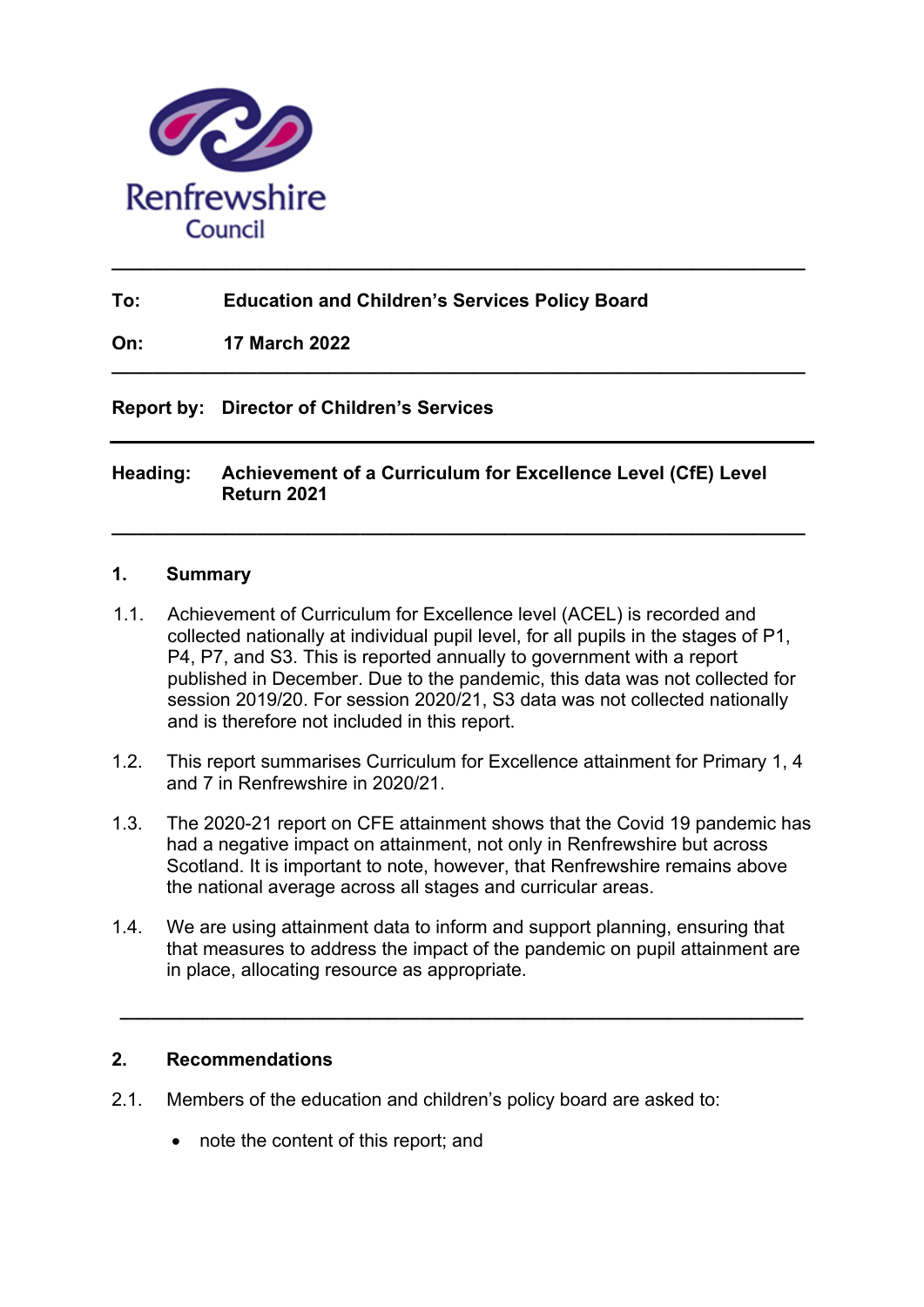note the efforts of the children and young people and the significant commitment of teachers and support staff.

**\_\_\_\_\_\_\_\_\_\_\_\_\_\_\_\_\_\_\_\_\_\_\_\_\_\_\_\_\_\_\_\_\_\_\_\_\_\_\_\_\_\_\_\_\_\_\_\_\_\_\_\_\_\_\_\_\_\_\_\_\_\_\_\_\_\_** 

# **3. Background**

3.1. The 2021 ACEL data report includes all Primary 1, Primary 4 and Primary 7 pupils. S3 data was not collected nationally due to pressures on secondary schools including implementation of the SQA National Qualifications Alternative Certification Model. The report illustrates performance in the literacy curricular areas (listening & talking, reading, writing) and numeracy. Assessment of the level achieved is based on teacher professional judgements.



- 3.2. Diagram 1 shows the 4 curriculum levels within broad general education (P1- S3). The ACEL return measures the percentage of pupils that have achieved early level by the end of Primary 1, first level by the end of Primary 4, second level by the end of Primary 7. This reflects the path that most children and young people are expected to follow. However, the framework displayed in diagram 1 is designed to be flexible to permit careful planning for those with additional support needs.
- 3.3. The closure of schools in March 2020 and January 2021 is likely to have had a negative effect on some pupils' progress and attainment with socioeconomically deprived children amongst those who may have been most negatively affected. This will be reflected in the 2020-21 figures in this report and should be kept in mind when interpreting these and, in particular, when comparing with figures for 2018-19 and before.

**\_\_\_\_\_\_\_\_\_\_\_\_\_\_\_\_\_\_\_\_\_\_\_\_\_\_\_\_\_\_\_\_\_\_\_\_\_\_\_\_\_\_\_\_\_\_\_\_\_\_\_\_\_\_\_\_\_\_\_\_\_\_\_\_\_\_** 

# **4. Attainment by Stage**

4.1. The negative impact of the covid-19 pandemic on attainment can be seen across all stages in Renfrewshire and nationally. The graphs below demonstrate this and also show that patterns of attainment remain similar to previous years between stages and curricular areas.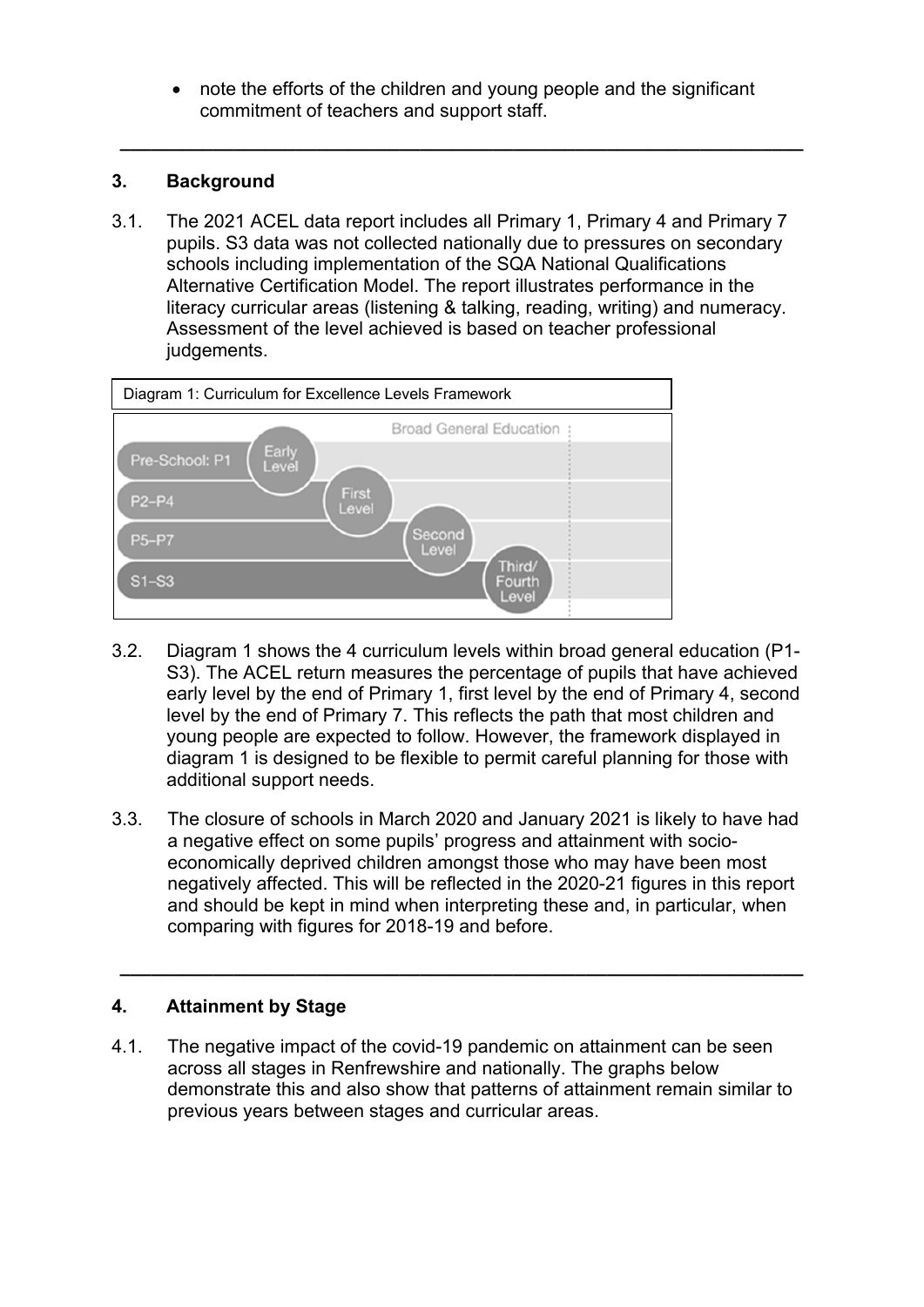

4.2. Graph 1 shows that patterns in primary 1 attainment remains highest in listening and talking, followed by numeracy. Pupils in this stage missed a significant period of time at the end of their early years provision, followed by school closures in their first year of primary. National evidence suggests that pupils in the early stages of primary were more significantly impacted by school closures, particularly those making a transition between sectors. As a result, attainment is lower than previous years across all curricular areas. However, primary 1 attainment continues to be higher than in other primary stages.

| Table 1: Percentage of Pupils Achieving Early Level by the end of P1. 2020/21 |                        |                |            |                 |
|-------------------------------------------------------------------------------|------------------------|----------------|------------|-----------------|
|                                                                               | Listening<br>& Talking | <b>Reading</b> | Writing    | <b>Numeracy</b> |
| Renfrewshire                                                                  | $90\%$                 | 80%            | 78%        | 87%             |
| <b>National</b>                                                               | 84%                    | <b>77%</b>     | <b>74%</b> | 81%             |

4.3. Renfrewshire performs above national levels in all curricular areas in Primary 1, as shown in table 1. This is the fourth year that Primary 1 pupils in Renfrewshire have performed above the national figures. The patterns of attainment in P1 are similar to national, with the highest attainment in listening and talking and the lowest in writing. National attainment is also lower than in previous years across all curricular areas.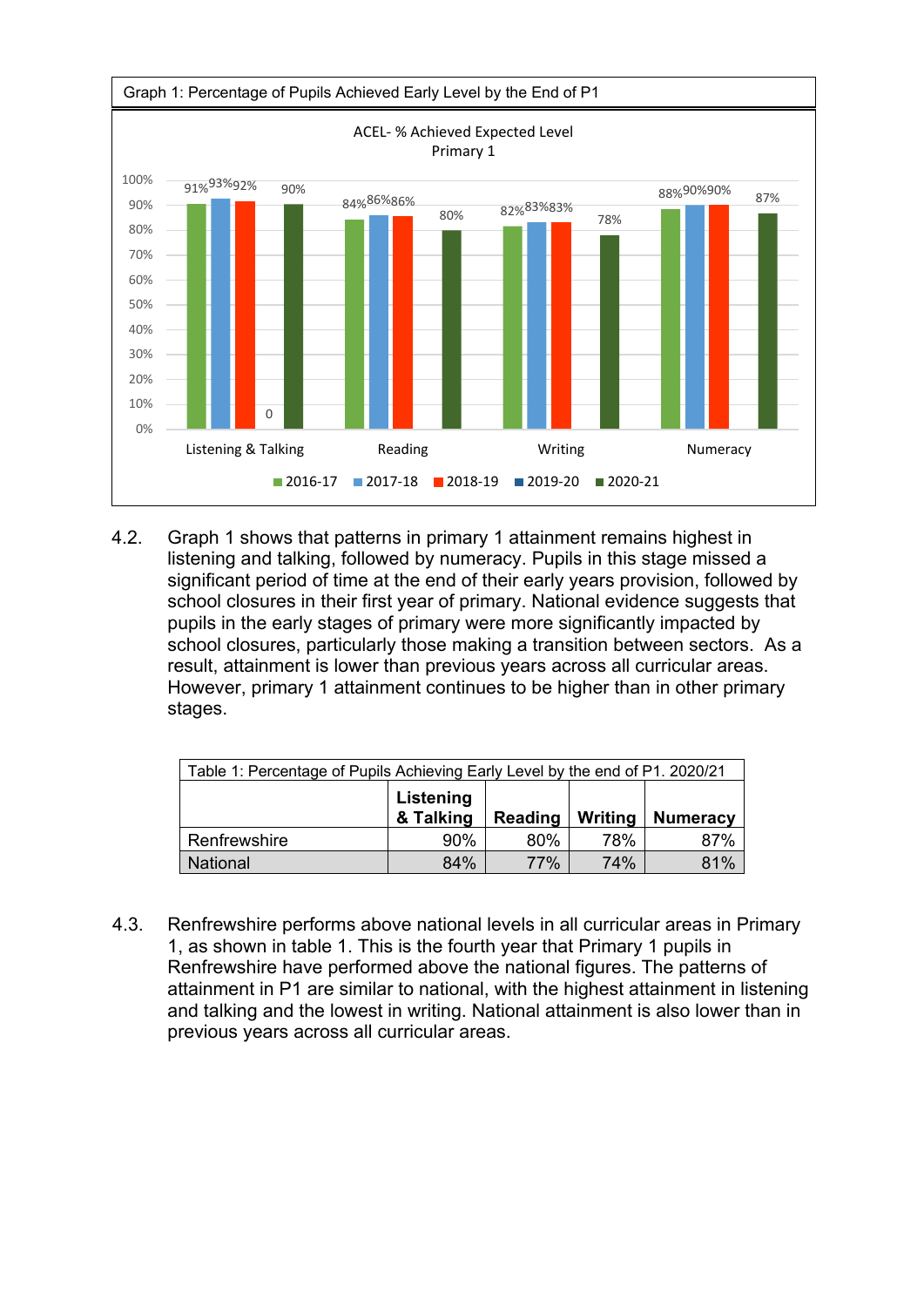

4.4. Graph 2 demonstrates that increasing trends previously seen in P4 attainment, particularly in literacy, have not been sustained in 2020-21. Attainment patterns remain similar, with highest figures in listening and talking followed by reading. Attainment in lowest in writing which has decreased by 6 percentage points since the previous collection.

| Table 2: Percentage of Pupils Achieving First Level by the end of P4. 2020/21 |                |         |         |                 |
|-------------------------------------------------------------------------------|----------------|---------|---------|-----------------|
|                                                                               | Listening<br>& |         |         |                 |
|                                                                               |                |         |         |                 |
|                                                                               | <b>Talking</b> | Reading | Writing | <b>Numeracy</b> |
| Renfrewshire                                                                  | 86%            | 78%     | 70%     | 76%             |

4.5. Table 2 shows that Renfrewshire performs above national in all curricular areas in 2020-21 despite attainment decreases. Nationally, attainment in Primary 4 and Primary 7 is lower than in Primary 1 which replicates the patterns of attainment in Renfrewshire.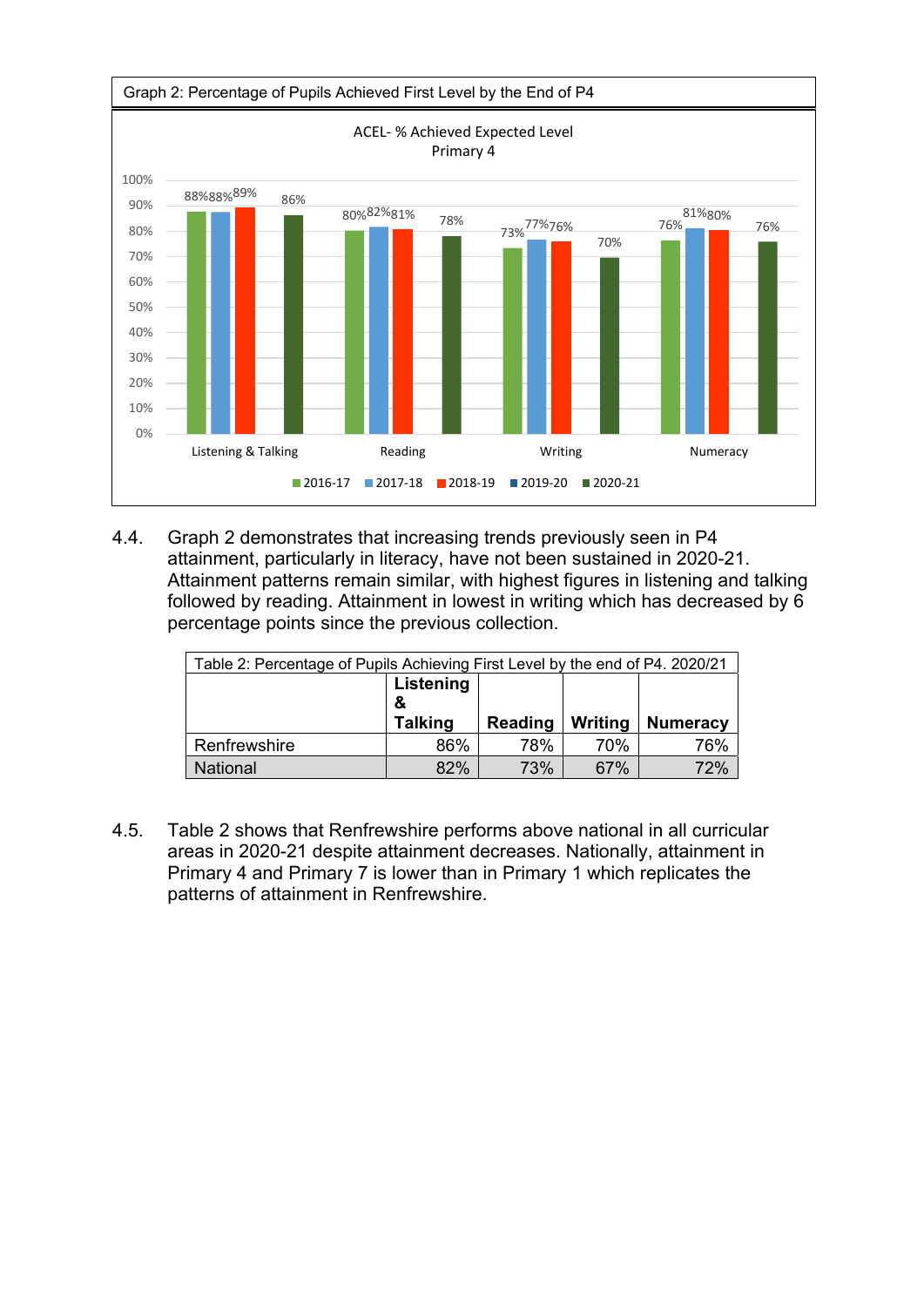

4.6. In Primary 7, attainment is lower than in 2018-19 however in listening & talking, reading and numeracy remains in line with previous years. This may suggest that pupils in P6 and P7 were better able to access home learning during lockdown periods. All curricular areas previously had increased over the previous 3 years and in some curricular areas remain above 2016-17 figures. Patterns of attainment are similar to other stages, with attainment highest in listening and talking and lowest in writing.

| Table 3: Percentage of Pupils Achieved Second Level by the end of P7. 2020-21 |                        |         |         |                 |
|-------------------------------------------------------------------------------|------------------------|---------|---------|-----------------|
|                                                                               | Listening<br>& Talking | Reading | Writing | <b>Numeracy</b> |
| Renfrewshire                                                                  | 87%                    | 80%     | 70%     | 79%             |
| <b>National</b>                                                               | 82%                    | 76%     | 69%     | 72%             |

4.7. Table 3 demonstrates that Renfrewshire performs above national across all curricular areas. The largest difference is in numeracy, where Renfrewshire is 7 percentage points above the national figure. The patterns of attainment across the 4 curricular areas are the same as national, with the highest levels of attainment in listening and talking, followed by reading.

**\_\_\_\_\_\_\_\_\_\_\_\_\_\_\_\_\_\_\_\_\_\_\_\_\_\_\_\_\_\_\_\_\_\_\_\_\_\_\_\_\_\_\_\_\_\_\_\_\_\_\_\_\_\_\_\_\_\_\_\_\_\_\_\_\_\_** 

### **5. Poverty- Related Attainment Gaps**

5.1. The measures below are part of the Scottish Government's National Improvement Framework and measure the poverty related attainment gap by comparing attainment of pupils living the SIMD 20% most deprived areas and SIMD 20% least deprived areas. These are combined measures which provide a high-level picture of changes in the attainment gap over time.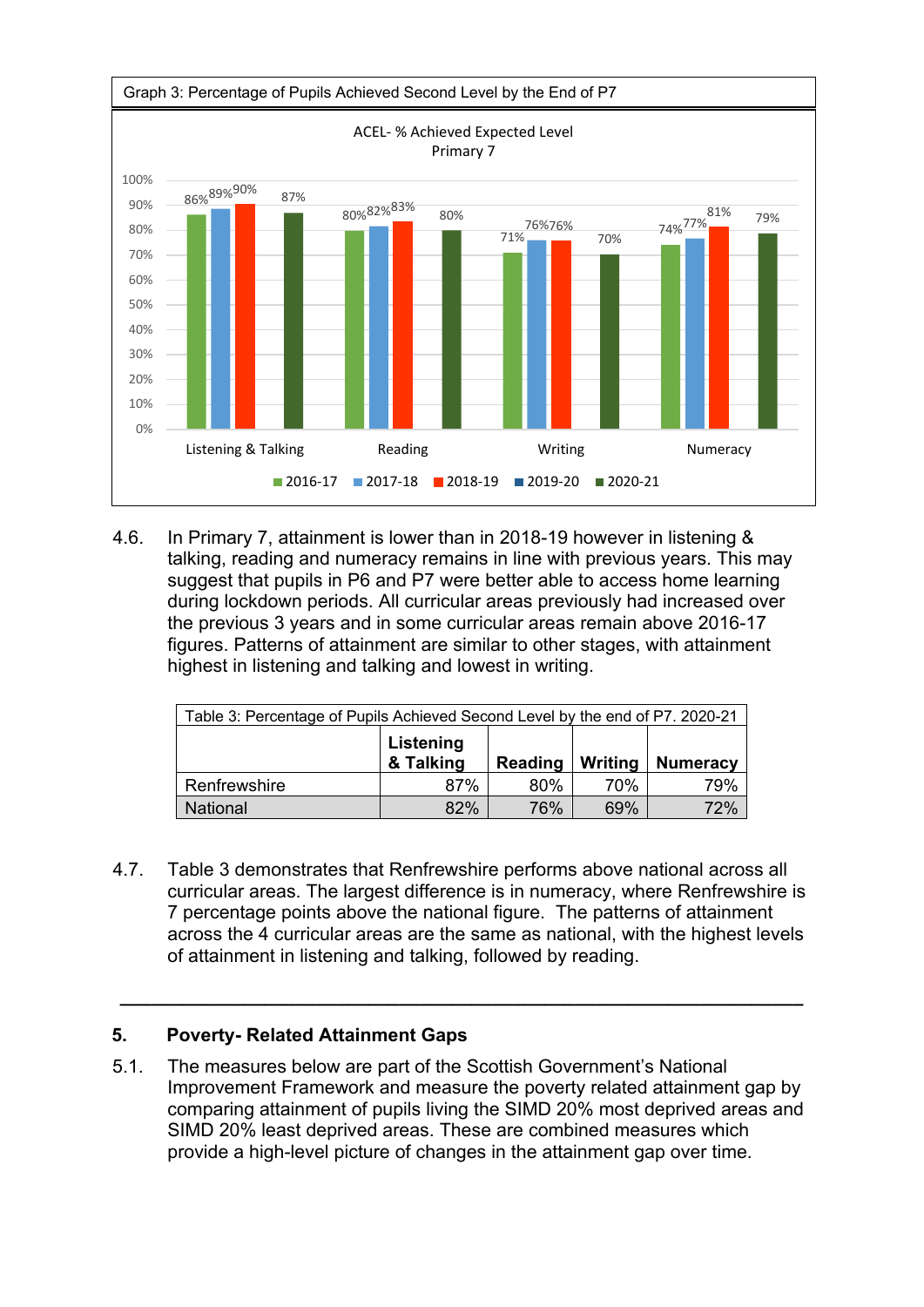5.2. The data from the 2020-21 indicates that attainment gaps have widened in Renfrewshire and nationally. Scottish Government's Equity Audit provides some context for this change. It identifies research suggesting that pupils experiencing deprivation spent less time on home learning during school closures, often due to lack of resources, space to work and less parental support. Pupils from socio-economic disadvantaged backgrounds have also been identified as having higher risk of being adversely affected by mental and physical health concerns.



5.3. Graph 6 shows that the size of the attainment gap between pupils living in SIMD quintile 1 (20% most deprived areas) and those living in SIMD quintile 5 (20% least deprived areas) has widened in literacy. Attainment in literacy measures whether a pupil has achieved the expected level for their stage across all 3 literacy organisers. Attainment of pupils living in 20% most deprived areas has decreased while those living in 20% least deprived areas remains largely unchanged.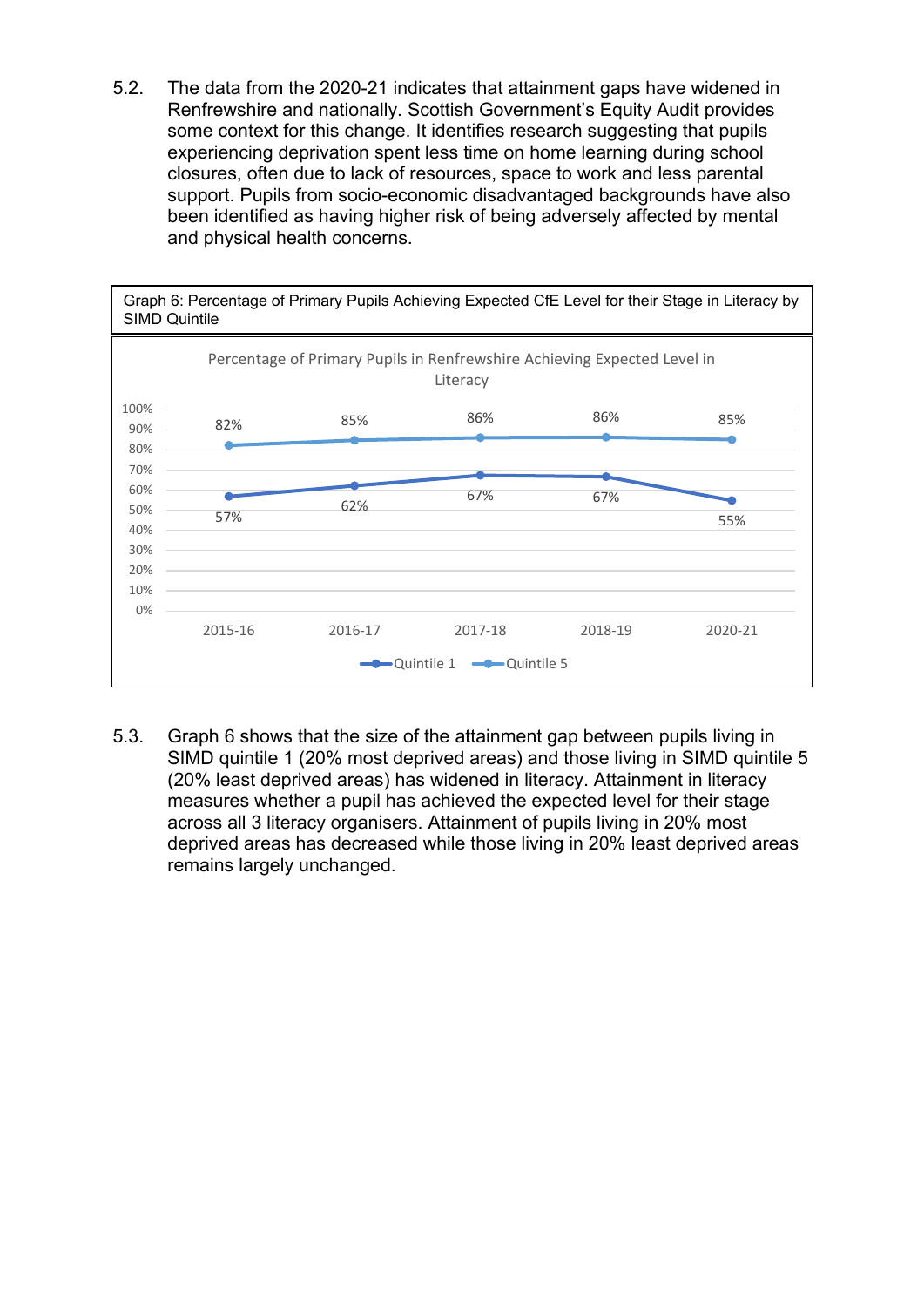

5.4. This pattern is replicated in numeracy (as shown in graph 7) where attainment of pupils living in SIMD quintile 5 (20% least deprived areas) remains in line with pre-pandemic levels at 92%. For pupils living in SIMD quintile 1 (20% least deprived areas), attainment has decreased by 9 percentage points to 67%.

| Table 4: Percentage of Pupils Achieved Literacy & Numeracy in Primary (P1,P4 &<br>P7) 2020-21 |              |                 |                 |                 |
|-----------------------------------------------------------------------------------------------|--------------|-----------------|-----------------|-----------------|
|                                                                                               | Literacy     |                 | <b>Numeracy</b> |                 |
|                                                                                               | Renfrewshire | <b>National</b> | Renfrewshire    | <b>National</b> |
| Quintile 1 (Most Deprived)                                                                    | 55%          | 56%             | 67%             | 65%             |
| Quintile 2                                                                                    | 65%          | 61%             | 77%             | 70%             |
| Quintile 3                                                                                    | 73%          | 66%             | 82%             | 74%             |
| Quintile 4                                                                                    | 77%          | 73%             | 88%             | 80%             |
| Quintile 5 (Least Deprived)                                                                   | 85%          | 81%             | 92%             | 86%             |
| <b>Percentage Point Gap</b>                                                                   |              |                 |                 |                 |
| between Quintiles 1 and 5                                                                     | <b>30pp</b>  | 25pp            | 24pp            | 21pp            |

- 5.5. Patterns of attainment have been similar nationally with greater decreases in attainment for pupils living in 20% most deprived areas. Table 6 demonstrate that Renfrewshire performs in line with or above national figures across all SIMD quintiles in both literacy and numeracy. The size of the gap between pupils living in quintile 1 and quintile 5 is larger than the national figures. This is due to higher attainment in SIMD quintile 5 in Renfrewshire compared with the national figures.
- 5.6. This evidence highlights the importance of reinforcing and continuing to support the evidence-based approaches put in place as part of the Attainment Challenge. Attainment of pupils living in most deprived areas increased over the previous 4 years due to the impact of this work.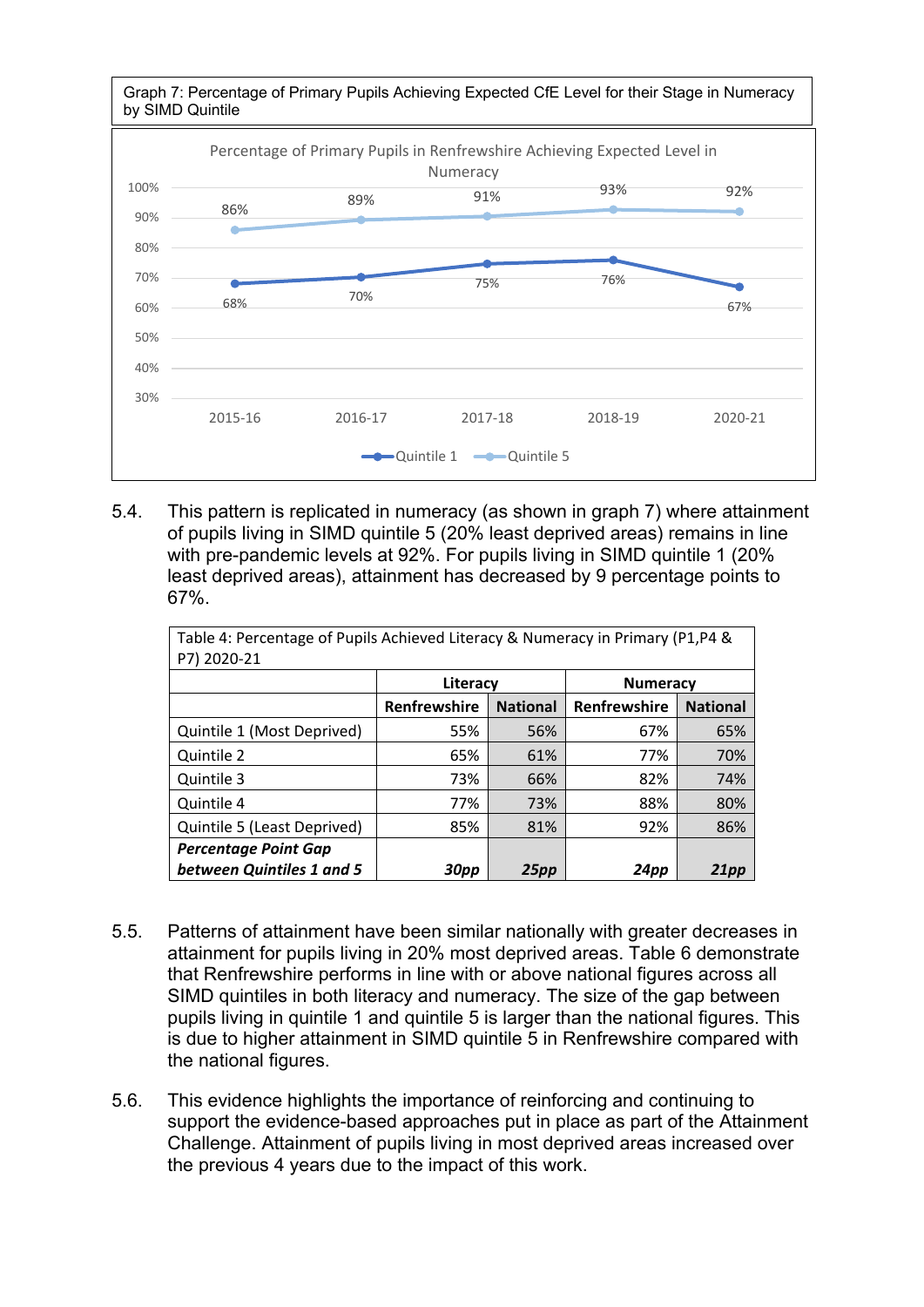# **6. Measures to Support Recovery**

6.1. We are using attainment data to inform and support planning, ensuring that that measures to address the impact of the pandemic on pupil attainment are in place and the support is in place for the specific needs of all pupils.

**\_\_\_\_\_\_\_\_\_\_\_\_\_\_\_\_\_\_\_\_\_\_\_\_\_\_\_\_\_\_\_\_\_\_\_\_\_\_\_\_\_\_\_\_\_\_\_\_\_\_\_\_\_\_\_\_\_\_\_\_\_\_\_\_\_\_** 

- 6.2. In addition to this the Central Education team are working closely with schools to strengthen and add value to the work taking place. Work includes:
	- high quality professional learning to staff at all levels, underpinned by evidence-based approaches in literacy, numeracy and health and wellbeing, to enable those staff to support recovery and redress the gap which has widened as a result of the impact of the pandemic.
	- a package of targeted additional bespoke support in literacy, numeracy and parental engagement for schools where attainment has been most negatively impacted by the pandemic. This has included:
		- o Literacy and Numeracy development officers delivering bespoke training and support for schools
		- o Modelling and coaching officers providing bespoke support in numeracy and mathematics
		- o after-school clubs delivered jointly by teachers and colleagues in Renfrewshire leisure with a focus on literacy, numeracy and health and well being
		- Additional teachers were also deployed to primary schools, session 21/22 to support learning and the effects of the pandemic.

# **Conclusion and Next Steps**

- 6.3. The Achievement of a CfE data in 2020-21 has demonstrated that the Covid-19 pandemic has negatively impacted pupil attainment, particularly for those living in most deprived areas. Attainment decreases have been seen across Scotland following two periods of school closures during the 2019-20 and 2020-21 school sessions.
- 6.4. General patterns on attainment themes remain similar to before the pandemic. Attainment in listening and talking remains higher than other curricular areas and P1 attainment continues to outperform other stages.
- 6.5. This evidence has been utilised to inform planning and a range of targeted support is now in place across schools. This includes reinforcement of highquality professional learning and bespoke support for areas of particular challenge. This support will continue to be evaluated to ensure that it is delivering what our pupils need to thrive and be successful.

**\_\_\_\_\_\_\_\_\_\_\_\_\_\_\_\_\_\_\_\_\_\_\_\_\_\_\_\_\_\_\_\_\_\_\_\_\_\_\_\_\_\_\_\_\_\_\_\_\_\_\_\_\_\_\_\_\_\_\_\_\_\_\_\_\_\_\_**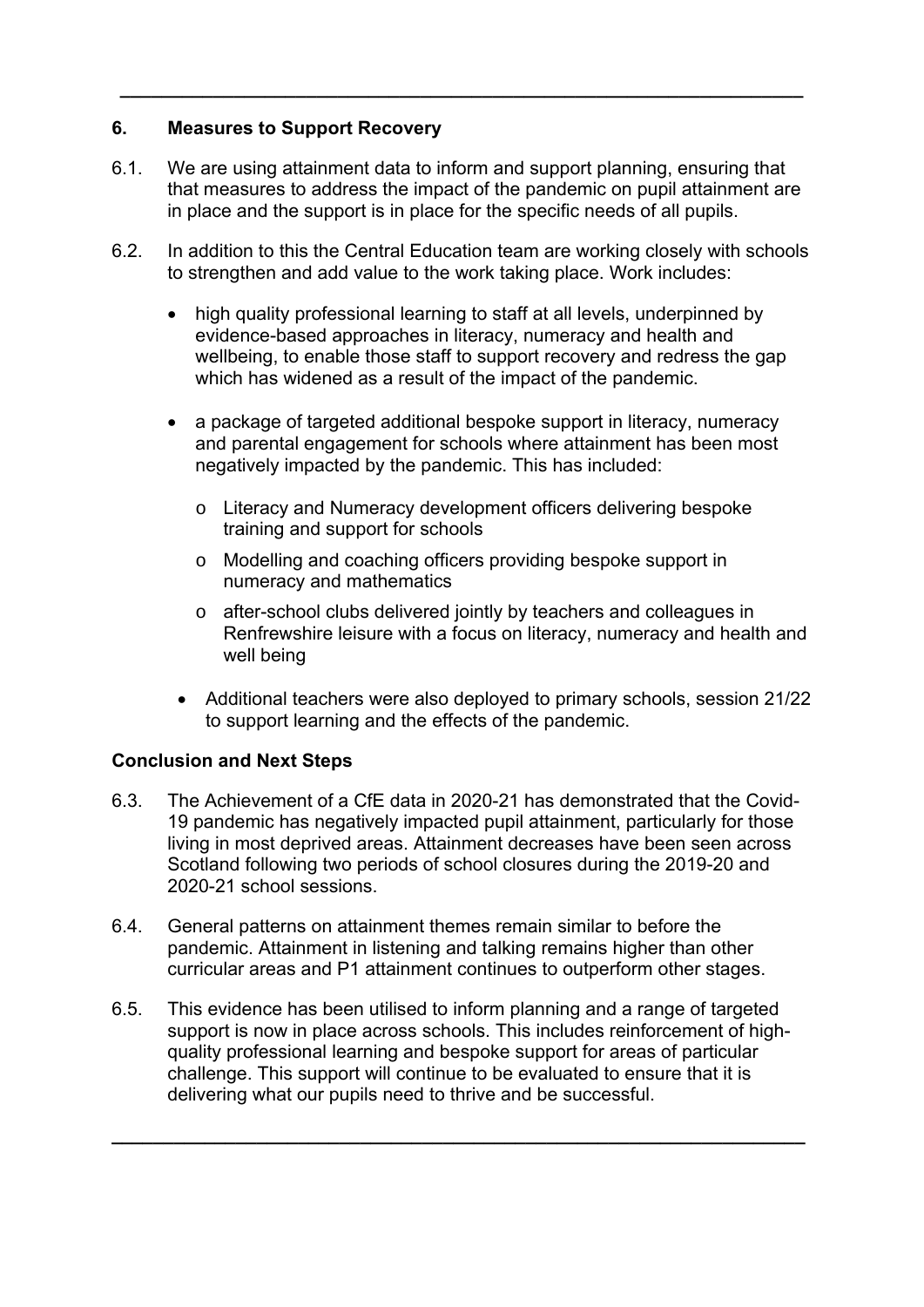### **Implications of this report**

- **1. Financial**  None.
- **2. HR and Organisational Development**  None.

#### **3. Community Plan/Council Plan Implications**

| Children and Young | - High levels of attainment and          |
|--------------------|------------------------------------------|
| People             | achievement provide our children and     |
|                    | young people with the best start in life |

- **4. Legal Implications**  None.
- **5. Property/Assets Implications**  None.
- **6. Information Technology Implications**  None.

#### **7. Equality and Human Rights Implications**

The Recommendations contained within this report have been assessed in relation to their impact on equalities and human rights. No negative impacts on equality groups or potential for infringement of individuals' human rights have been identified arising from the recommendations contained in the report because for example it is for noting only. If required following implementation, the actual impact of the recommendations and the mitigating actions will be reviewed and monitored, and the results of the assessment will be published on the Council's website.

- **8. Health and Safety Implications**  None.
- **9. Procurement Implications**  None.
- **10. Risk Implications**  None.
- **11. Privacy Impact**  None.
- **12. COSLA Policy Position**  None.
- **13. Climate Risk** None.